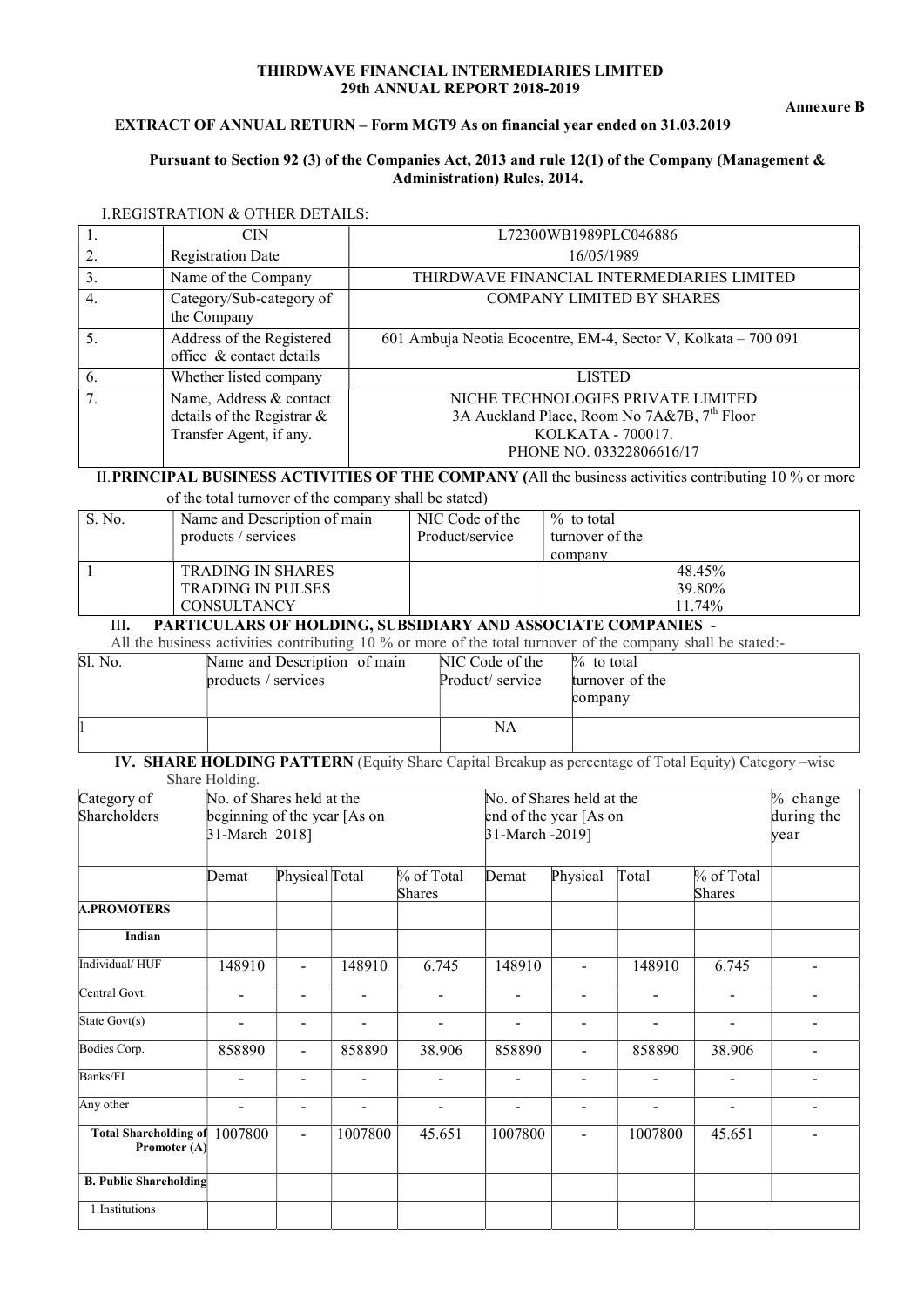| (a)Mutual Funds                                                                           | $\blacksquare$               | 136200                       | 136200                       | 6.170                    | $\overline{\phantom{a}}$     | 136200                       | 136200                       | 6.170                        | $\overline{\phantom{0}}$     |
|-------------------------------------------------------------------------------------------|------------------------------|------------------------------|------------------------------|--------------------------|------------------------------|------------------------------|------------------------------|------------------------------|------------------------------|
| $(b)$ Banks/FI                                                                            | $\frac{1}{2}$                | $\blacksquare$               | $\overline{\phantom{a}}$     | $\blacksquare$           | $\overline{\phantom{0}}$     | $\overline{a}$               | $\blacksquare$               | $\blacksquare$               | $\overline{\phantom{a}}$     |
| (c)Central Govt.                                                                          | $\qquad \qquad \blacksquare$ | $\qquad \qquad \blacksquare$ | $\qquad \qquad \blacksquare$ | $\blacksquare$           | $\blacksquare$               | $\qquad \qquad \blacksquare$ | $\blacksquare$               | $\blacksquare$               | $\blacksquare$               |
| $(d)$ State Govt $(S)$                                                                    | $\overline{a}$               | $\blacksquare$               | $\overline{\phantom{a}}$     | $\blacksquare$           | $\overline{\phantom{a}}$     | $\overline{\phantom{a}}$     | $\blacksquare$               | $\blacksquare$               | $\blacksquare$               |
| (e)Venture Capital Funds                                                                  | $\overline{a}$               | $\blacksquare$               | $\overline{\phantom{a}}$     | $\overline{\phantom{a}}$ | $\overline{\phantom{a}}$     | $\overline{\phantom{a}}$     | $\blacksquare$               | $\blacksquare$               | $\blacksquare$               |
| (f)Insurance Companies                                                                    | $\frac{1}{2}$                | $\overline{\phantom{0}}$     | $\qquad \qquad \blacksquare$ | $\blacksquare$           | $\blacksquare$               | $\qquad \qquad \blacksquare$ | $\overline{\phantom{a}}$     | $\blacksquare$               | $\qquad \qquad \blacksquare$ |
| $(g)$ FIIS                                                                                | $\overline{a}$               | $\blacksquare$               | $\overline{\phantom{a}}$     | $\blacksquare$           | $\overline{\phantom{a}}$     | $\frac{1}{2}$                | $\blacksquare$               | $\blacksquare$               | $\blacksquare$               |
| (h)Foreign Venture<br>Capital Funds                                                       | $\overline{a}$               | $\overline{\phantom{a}}$     | $\overline{a}$               | $\blacksquare$           | $\overline{\phantom{a}}$     | $\overline{a}$               | $\blacksquare$               | $\blacksquare$               | $\blacksquare$               |
| (i)Others(Specify)                                                                        | $\overline{\phantom{a}}$     | $\qquad \qquad \blacksquare$ | $\qquad \qquad \blacksquare$ | $\overline{\phantom{a}}$ | $\qquad \qquad \blacksquare$ | $\qquad \qquad \blacksquare$ | $\qquad \qquad \blacksquare$ | $\qquad \qquad \blacksquare$ | $\qquad \qquad \blacksquare$ |
| Sub-total $(B)(1)$ :-                                                                     | $\overline{\phantom{a}}$     | 136200                       | 136200                       | 6.170                    | $\overline{\phantom{0}}$     | 136200                       | 136200                       | 6.170                        | $\blacksquare$               |
| 2.Non-Institutions                                                                        |                              |                              |                              |                          |                              |                              |                              |                              |                              |
| (a)Bodies Corp.                                                                           |                              |                              |                              |                          |                              |                              |                              |                              |                              |
| $(i)$ Indian                                                                              | 385801                       | 10000                        | 395801                       | 22.459                   | 385801                       | 10000                        | 395801                       | 17.929                       | $\overline{\phantom{a}}$     |
| (ii)Overseas                                                                              | $\overline{a}$               | $\blacksquare$               | $\qquad \qquad \blacksquare$ | $\blacksquare$           | $\blacksquare$               | $\blacksquare$               | $\blacksquare$               | $\blacksquare$               | $\overline{\phantom{a}}$     |
| (b)Individuals                                                                            |                              |                              |                              |                          |                              |                              |                              |                              |                              |
| (i)Individual<br>Shareholders holding<br>nominal Share capital<br>upto Rs.1 Lakh          | 57969                        | 22600                        | 80569                        | 3.647                    | 58667                        | 21900                        | 80567                        | 3.650                        |                              |
| (ii)Individual<br>Shareholders holding<br>nominal Share capital in<br>excess to Rs.1 Lakh | 289200                       | 296000                       | 585200                       | 26.508                   | 289200                       | 296000                       | 585200                       | 26.508                       |                              |
| (c)Others (Specify)                                                                       | $\overline{a}$               | $\overline{a}$               | $\overline{a}$               | $\overline{a}$           | $\overline{\phantom{a}}$     | $\overline{a}$               | $\overline{a}$               | $\overline{a}$               | $\overline{\phantom{a}}$     |
| Non Resident Indians                                                                      | $\blacksquare$               | $\overline{\phantom{0}}$     | $\qquad \qquad \blacksquare$ | $\blacksquare$           | $\qquad \qquad \blacksquare$ | $\qquad \qquad \blacksquare$ | $\blacksquare$               | $\blacksquare$               | $\overline{\phantom{a}}$     |
| Overseas Corporate<br>Bodies                                                              | $\blacksquare$               | $\frac{1}{2}$                | $\overline{a}$               | $\blacksquare$           | $\overline{\phantom{a}}$     | $\overline{\phantom{a}}$     | $\blacksquare$               | $\blacksquare$               | $\blacksquare$               |
| Foreign Nationals                                                                         | $\overline{a}$               | $\overline{a}$               | $\overline{a}$               | $\overline{a}$           |                              | $\overline{a}$               | L.                           |                              |                              |
| Clearing Members                                                                          | 2030                         | $\frac{1}{2}$                | 2030                         | 0.092                    | 2032                         | $\overline{a}$               | 2032                         | 0.092                        |                              |
| Trusts                                                                                    | $\overline{a}$               | $\overline{a}$               | $\overline{a}$               | $\overline{a}$           | $\frac{1}{2}$                | $\qquad \qquad \blacksquare$ | $\overline{a}$               | $\overline{a}$               | $\overline{\phantom{0}}$     |
| Foreign Bodies - DR                                                                       | $\overline{a}$               | $\overline{a}$               | $\overline{a}$               | $\Box$                   | $\frac{1}{2}$                | $\overline{a}$               | $\overline{a}$               | $\overline{\phantom{a}}$     | $\frac{1}{2}$                |
| Sub-total $(B)(2)$ :-                                                                     | 735000                       | 328600                       | 1063600                      | 48.179                   | 735700                       | 327900                       | 1063600                      | 48.179                       | $\overline{\phantom{m}}$     |
| <b>Total Public</b><br>Shareholding $(B)=(B)(1)$<br>$+(B)(2)$                             | 735000                       | 464800                       | 1199800                      | 54.349                   | 735700                       | 464100                       | 1199800                      | 54.349                       |                              |
| C.Shares held by<br>Custodian for GDRs                                                    |                              |                              |                              |                          |                              |                              |                              |                              |                              |

| Custodian for GDRs | - | -                          |        |         | -      | -       | -      | $\overline{\phantom{a}}$ |
|--------------------|---|----------------------------|--------|---------|--------|---------|--------|--------------------------|
| & ADTRs            |   |                            |        |         |        |         |        |                          |
| Grand Total        |   |                            |        |         |        |         |        |                          |
| $(A+B+C)$          |   | 1742800   464800   2207600 | 100.00 | 1743500 | 464100 | 2207600 | 100.00 |                          |
|                    |   |                            |        |         |        |         |        |                          |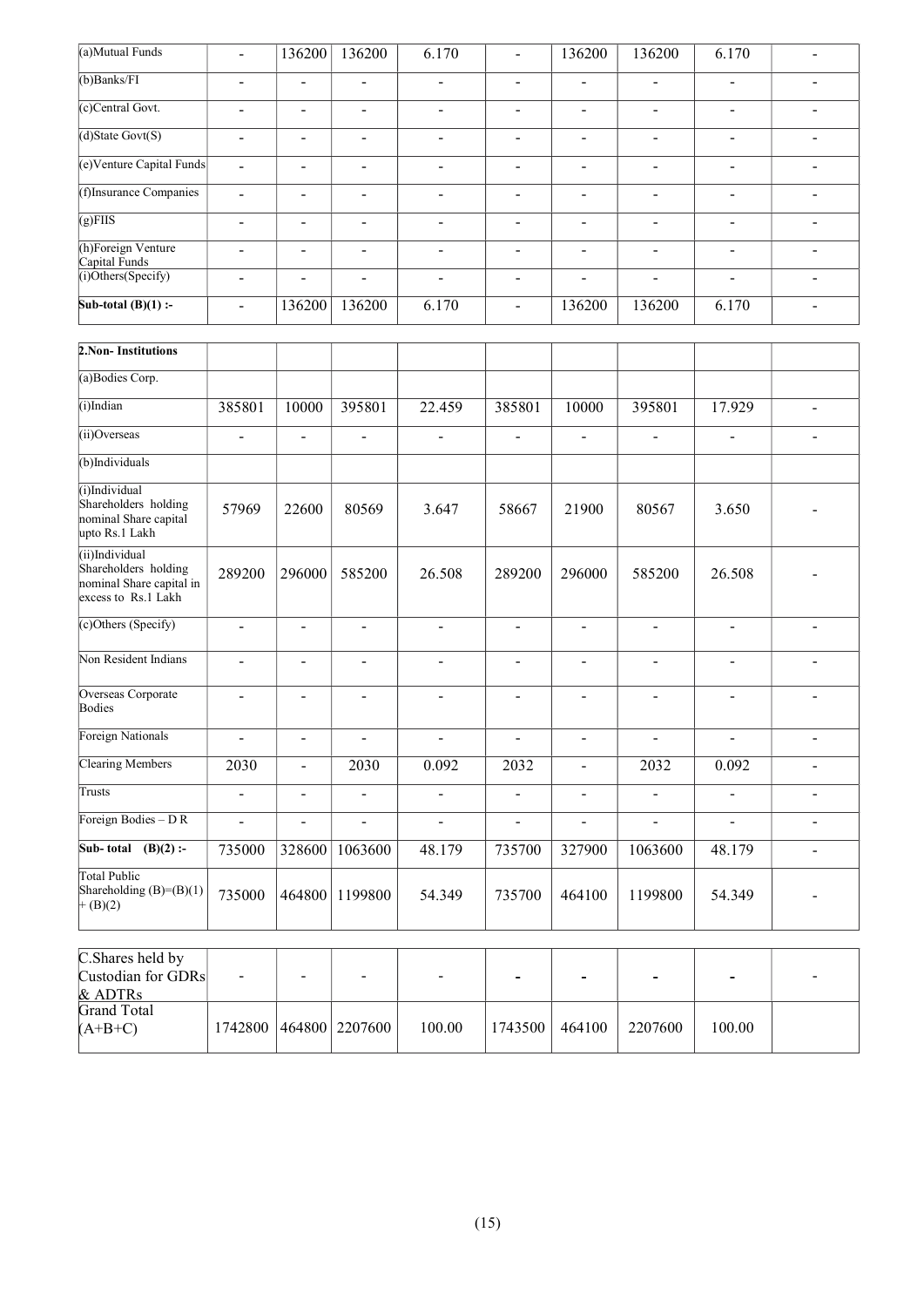## B. Shareholding of Promoter :-

| S              | Shareholder's<br>Name               | Shareholding at the<br>beginning of the year |                                                |                                                                         | Shareholding at the end of<br>the year | % Change in<br>Shareholding<br>during the   |                                                                 |                  |
|----------------|-------------------------------------|----------------------------------------------|------------------------------------------------|-------------------------------------------------------------------------|----------------------------------------|---------------------------------------------|-----------------------------------------------------------------|------------------|
|                |                                     |                                              |                                                |                                                                         |                                        |                                             |                                                                 | year             |
|                |                                     | No.of<br><b>Shares</b>                       | $%$ of<br>total<br>shares of<br>the<br>company | $%$ of<br><b>Shares</b><br>pledged/<br>encumbered<br>to total<br>shares | No. of<br><b>Shares</b>                | $%$ of total<br>shares of<br>the<br>company | $%$ of<br>shares<br>pledged/<br>ecumbered<br>to total<br>shares |                  |
| 1              | Siddhant<br>Agarwal                 | 148910                                       | 6.745                                          |                                                                         | 148910                                 | 6.745                                       |                                                                 |                  |
| $\overline{2}$ | <b>Talwar Steels</b><br>$(P)$ Ltd   | 701890                                       | 31.794                                         |                                                                         |                                        |                                             |                                                                 | $(-)31.794$<br>* |
| 3              | Patriach<br>Developers $(P)$<br>Ltd |                                              |                                                |                                                                         | 701890                                 | 31.794                                      |                                                                 | $(+)31.794$<br>* |
| 3              | Prudent Man &<br>Ind Con $(P)$ Ltd  | 157000                                       | 7.112                                          |                                                                         | 157000                                 | 7.112                                       |                                                                 |                  |

(\*) Due to amalgamation of Talwar Steels (P) Ltd with Patriach Developers (P) Ltd

#### C) Change in Promoters' Shareholding (please specify, if there is no change)

| SN | Particulars            | Shareholding at the   |               | Cumulative Shareholding during the |               |  |
|----|------------------------|-----------------------|---------------|------------------------------------|---------------|--|
|    |                        | beginning of the year |               | year                               |               |  |
|    |                        | No. of                | $%$ of total  | No. of shares                      | $%$ of total  |  |
|    |                        | shares                | shares of the |                                    | shares of the |  |
|    |                        |                       | company       |                                    | company       |  |
|    | At the beginning of    | 1007800               | 45.652        | 1007800                            | 45.652        |  |
|    | the year               |                       |               |                                    |               |  |
|    | Date wise Changes      |                       |               |                                    |               |  |
|    | during the year        |                       |               |                                    |               |  |
|    |                        |                       |               |                                    |               |  |
|    |                        |                       |               |                                    |               |  |
|    |                        |                       |               |                                    |               |  |
|    |                        |                       |               |                                    |               |  |
|    | At the end of the year | 1007800               | 45.652        | 1007800                            | 45.652        |  |

#### D) Shareholding Pattern of top ten Shareholders: (Other than Directors, Promoters and Holders of GDRs and ADRs):

| <b>SN</b>      | For Each of the Top 10<br><b>Shareholders</b> | Shareholding at the beginning<br>of the year |                                          | Cumulative Shareholding during the<br>year |                                          |  |
|----------------|-----------------------------------------------|----------------------------------------------|------------------------------------------|--------------------------------------------|------------------------------------------|--|
|                |                                               | No.of<br>shares                              | $%$ of total<br>shares of the<br>company | No.ofshares                                | $%$ of total<br>shares of the<br>company |  |
| 1              | Agra Capitals (P) Ltd                         | 33738                                        | 1.528                                    | 33738                                      | 1.528                                    |  |
| $\overline{2}$ | Hariom Agro Foods (P) Ltd                     | 200000                                       | 9.060                                    | 200000                                     | 9.060                                    |  |
| $\overline{3}$ | Impression Tradelinks (P) Ltd                 | 22000                                        | 0.997                                    | 22000                                      | 0.997                                    |  |
| $\overline{4}$ | J M Trustee Co Ltd                            | 136200                                       | 6.170                                    | 136200                                     | 6.170                                    |  |
| 5              | Manav Agarwal                                 | 30000                                        | 1.359                                    | 30000                                      | 1.359                                    |  |
| 6              | Meghna Shah                                   | 25000                                        | 1.132                                    | 25000                                      | 1.132                                    |  |
| 7              | Nirmal Kumar Agarwal                          | 40000                                        | 1.812                                    | 40000                                      | 1.812                                    |  |
| 8              | Sanjay Kumar Agarwal                          | 100000                                       | 4.530                                    | 100000                                     | 4.530                                    |  |
| 9              | Sapna Agarwal                                 | 99200                                        | 4.494                                    | 99200                                      | 4.494                                    |  |
| 10             | Utsav Industries (P) Ltd                      | 96383                                        | 4.366                                    | 96383                                      | 4.366                                    |  |
|                | At the end of the year                        | 882521                                       | 39.976                                   | 882521                                     | 39.976                                   |  |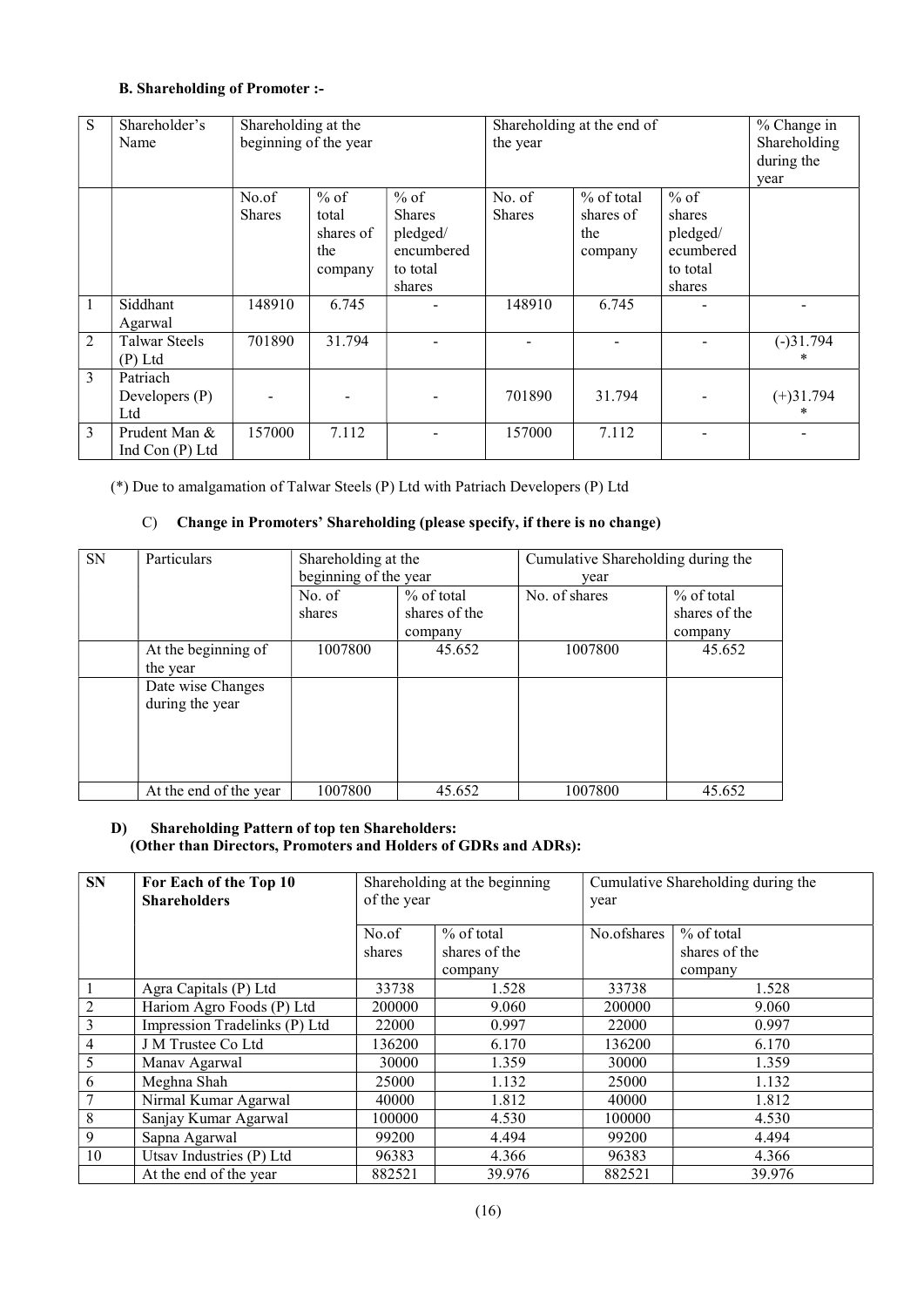# E) Shareholding of Directors and Key Managerial Personnel:

| <b>SN</b> | <b>Shareholding of each Directors and</b><br>each Key Managerial Personnel | Shareholding at the<br>beginning of the year |                                  | Cumulative Shareholding during the year |                                          |  |
|-----------|----------------------------------------------------------------------------|----------------------------------------------|----------------------------------|-----------------------------------------|------------------------------------------|--|
|           |                                                                            | No.of<br>shares                              | $%$ of total<br>shares of<br>the | No. of<br>shares                        | $%$ of total<br>shares of the<br>company |  |
|           |                                                                            |                                              | company                          |                                         |                                          |  |
|           | None                                                                       |                                              |                                  |                                         |                                          |  |
|           | At the beginning of the year                                               |                                              |                                  |                                         |                                          |  |
|           | Date wise Increase / Decrease in                                           |                                              |                                  |                                         |                                          |  |
|           | Promoters Shareholding during the                                          |                                              |                                  |                                         |                                          |  |
|           | year specifying the reasons for                                            |                                              |                                  |                                         |                                          |  |
|           | increase /decrease (e.g. allotment /                                       |                                              |                                  |                                         |                                          |  |
|           | transfer / bonus/ sweat equity etc.):                                      |                                              |                                  |                                         |                                          |  |
|           | At the end of the year                                                     |                                              |                                  |                                         |                                          |  |

# V) INDEBTEDNESS -Indebtedness of the Company including interest outstanding/accrued but not due for payment.

|                                                        | Secured<br>Loans<br>Excluding<br>deposits | <b>Unsecured</b><br>Loans | Deposit                  | <b>Total Indebtedness</b> |
|--------------------------------------------------------|-------------------------------------------|---------------------------|--------------------------|---------------------------|
| Indebtedness at the beginning of the<br>financial year |                                           |                           |                          |                           |
| i) Principal Amount                                    | $\overline{\phantom{a}}$                  | 87,00,000                 | $\overline{\phantom{a}}$ | 87,00,000                 |
| ii) Interest accrued but not paid                      |                                           |                           |                          |                           |
| iii) Interest accrued but not due                      |                                           |                           | $\blacksquare$           |                           |
| Total (i+ii+iii)                                       |                                           | 87,00,000                 | $\blacksquare$           | ÷.                        |
| Change in Indebtedness during the<br>financial year    |                                           |                           |                          |                           |
| * Addition                                             |                                           |                           |                          | $\blacksquare$            |
| * Reduction                                            | $\overline{\phantom{a}}$                  | 12,00,000                 |                          |                           |
| <b>Net Change</b>                                      |                                           |                           | $\overline{a}$           | $\overline{a}$            |
| Indebtedness at the end of the<br>financial year       |                                           |                           |                          |                           |
| <b>Principal Amount</b><br>i)                          |                                           |                           | $\overline{\phantom{a}}$ | $\blacksquare$            |
| ii)<br>Interest due but not paid                       |                                           |                           |                          |                           |
| iii)<br>Interest accrued but not due                   |                                           |                           | $\overline{\phantom{0}}$ | Ξ.                        |
| TOTAL (i+ii+iii)                                       |                                           | 75,00,000                 |                          | 75,00,000                 |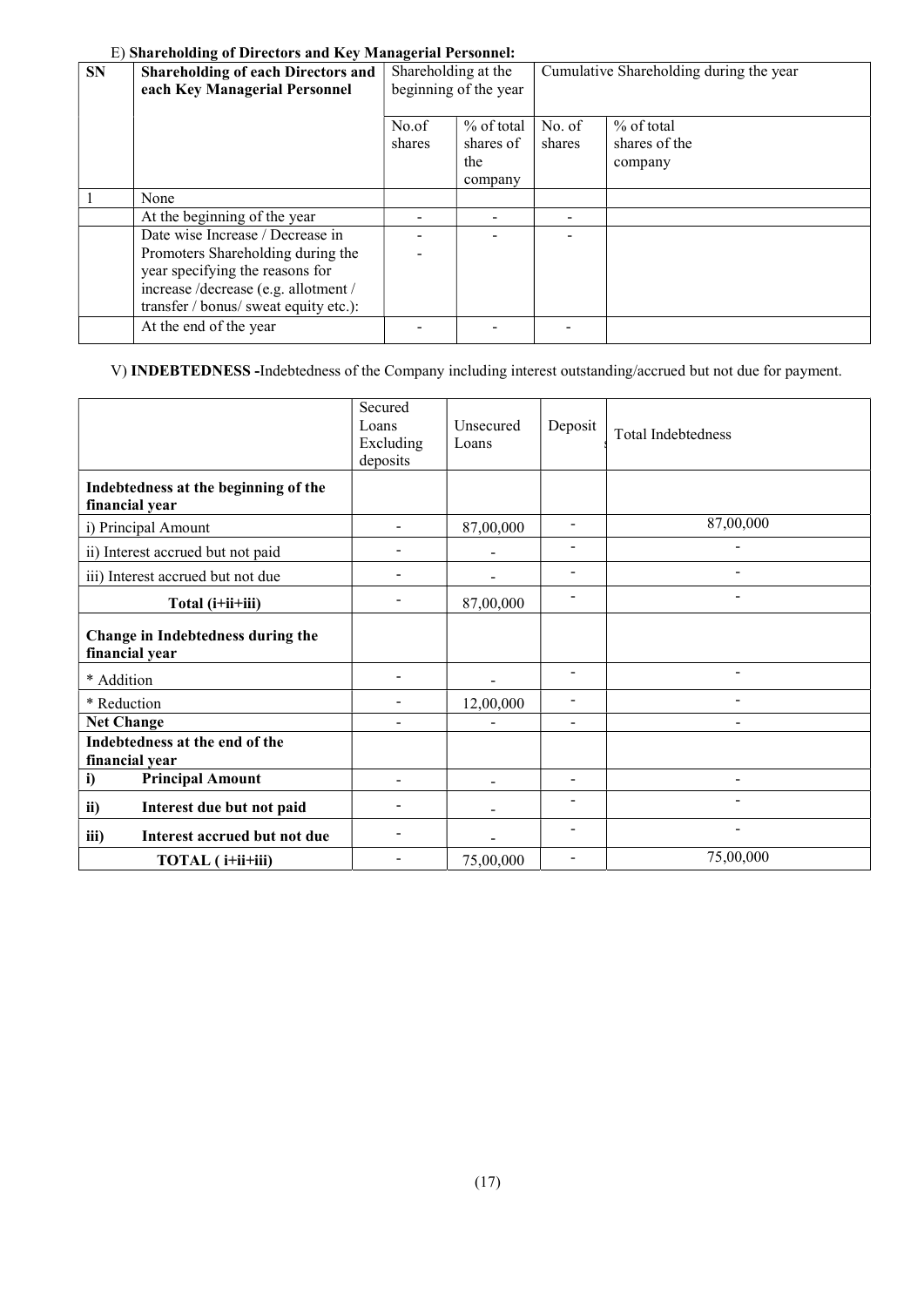# VI. REMUNERATION OF DIRECTORS AND KEY MANAGERIAL PERSONNEL-<br>A. Remuneration to Managing Director. Whole-time Directors and/or Manager (Rs.)

| SN.            | Particulars of Remuneration                                                                       |          |            | Name of MD/WTD/ Manager | <b>Total Amount</b> |
|----------------|---------------------------------------------------------------------------------------------------|----------|------------|-------------------------|---------------------|
|                |                                                                                                   | MD       | <b>WTD</b> |                         |                     |
|                | Gross salary                                                                                      |          |            |                         |                     |
|                | Salary as per provisions<br>(a)<br>contained in section<br>$17(1)$ of the Income-tax<br>Act, 1961 | 750000/- |            |                         | $7,50,000/-$        |
|                | (b) Value of perquisites $u/s$<br>17(2) Income-tax Act,<br>1961                                   |          |            |                         |                     |
|                | Profits in lieu of salary<br>(c)<br>under section $17(3)$<br>Income-tax Act, 1961                 |          |            |                         |                     |
|                |                                                                                                   |          |            |                         |                     |
| $\overline{c}$ | <b>Stock Option</b>                                                                               |          |            |                         |                     |
| 3              | <b>Sweat Equity</b>                                                                               |          |            |                         |                     |
| 4              | Commission<br>- as % of profit<br>- others, specify                                               |          |            |                         |                     |
| 5              | Others, please specify                                                                            |          |            |                         |                     |

Remuneration to Managing Director, Whole-time Directors and/or Manager (Rs.)

## VI. REMUNERATION OF DIRECTORS AND KEY MANAGERIAL PERSONNEL-

Total (A) - - - - -

|     | Remuneration to other directors : (Rs.) |              |  |  |  |  |
|-----|-----------------------------------------|--------------|--|--|--|--|
| ותי | $\Box$ Dowiaulors of                    | Namo of Diro |  |  |  |  |

Ceiling as per the Act

| SN.            | Particulars of               | Name of Directors |      |  |                          | <b>Total Amount</b> |
|----------------|------------------------------|-------------------|------|--|--------------------------|---------------------|
|                | Remuneration                 |                   |      |  |                          |                     |
|                |                              |                   |      |  |                          |                     |
|                | <b>Independent Directors</b> |                   |      |  | $\overline{\phantom{0}}$ |                     |
|                | Fee for attending board      |                   |      |  |                          | $\qquad \qquad$     |
|                | committee                    |                   |      |  |                          |                     |
|                | meetings                     |                   |      |  |                          |                     |
|                | Commission                   |                   |      |  | $\overline{\phantom{0}}$ | $\qquad \qquad$     |
|                | Others, please specify       |                   |      |  | $\overline{\phantom{0}}$ |                     |
|                | Total $(1)$                  |                   | $\,$ |  | $\overline{\phantom{0}}$ | $\blacksquare$      |
| $\mathfrak{D}$ | Other Non-Executive          |                   |      |  |                          |                     |
|                | Directors                    |                   |      |  |                          |                     |
|                | Fee for attending board      |                   |      |  |                          |                     |
|                | committee                    |                   |      |  |                          |                     |
|                | meetings                     |                   |      |  |                          |                     |

#### VI. REMUNERATION OF DIRECTORS AND KEY MANAGERIAL PERSONNEL- B.Remuneration to other directors :

|     | (Rs.)                                   |                          |                          |                          |                          |                          |
|-----|-----------------------------------------|--------------------------|--------------------------|--------------------------|--------------------------|--------------------------|
| SN. | Particulars of<br>Remuneration          | Name of Directors        |                          |                          |                          | Total Amount             |
|     | Commission                              |                          |                          |                          |                          | $\overline{\phantom{0}}$ |
|     | Others, Please Specify                  |                          |                          |                          |                          | -                        |
|     | Total $(2)$                             |                          | $\overline{\phantom{0}}$ |                          | $\overline{\phantom{a}}$ |                          |
|     | Total (B) = $(1+2)$                     | $\overline{\phantom{0}}$ | $\overline{\phantom{0}}$ | $\overline{\phantom{a}}$ | $\overline{\phantom{a}}$ | $\overline{\phantom{0}}$ |
|     | <b>Total Managerial</b><br>Remuneration |                          | $\overline{\phantom{0}}$ |                          | -                        |                          |
|     | Overall Ceiling as per<br>Act           |                          |                          |                          |                          |                          |